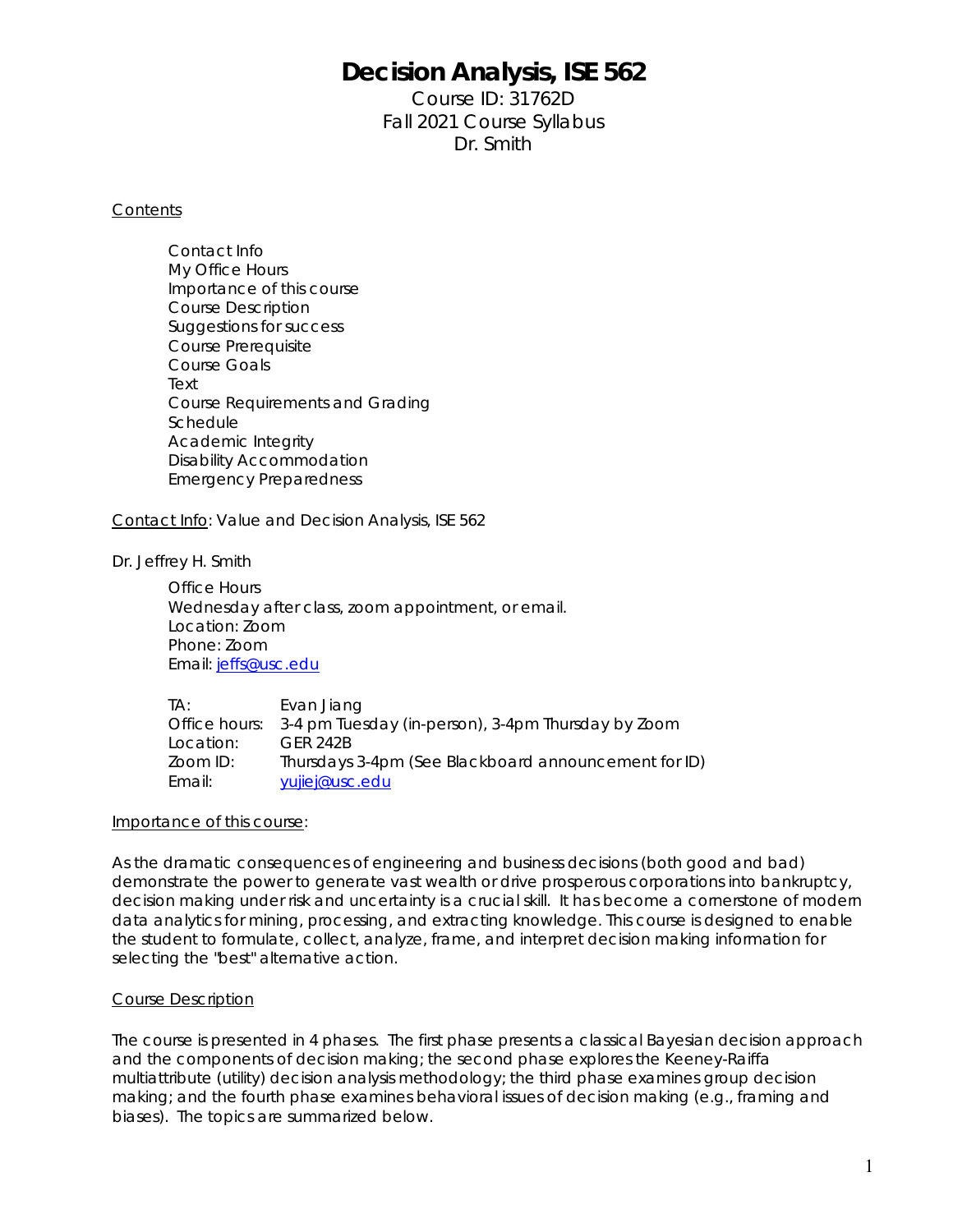| Chapter 1,2, Probability Review                                  | Basic concepts, definitions of probability                       |
|------------------------------------------------------------------|------------------------------------------------------------------|
| Chapter 3, Discrete Bayes Methods                                | Decision making distributions for discrete<br>random variables   |
| Chapter 4, Continuous Bayes Methods                              | Decision making distributions for continuous<br>random variables |
| Chapter 5, Decision Theory, Introduction to<br>Utility Functions | Structuring decision problems                                    |
| Chapter 6, Value of Information                                  | <b>EVPI, EVSI</b>                                                |
| Multiattribute decision analysis                                 | Multiple decision variables                                      |
| Group decision making                                            | Group decision rules                                             |
| Decision biases                                                  | Psychological and behavioral decision<br>issues; framing         |

## Suggestions (for success)

You should read over the reading assignments before the corresponding lecture. You should attempt the homework (at least once) on your own before asking for help. Make an honest attempt to understand the material before uttering the words, "I don't get this."

Course Prerequisite Knowledge

ISE 220, 225, Calculus.

## Course Goals

Students will learn:

- tools and techniques of decision theory for single, multiple attributes, behavioral problems
- how and when to apply the tools
- practice application of the tools with homework exercises

## Text

Winkler, Robert L., An Introduction to Bayesian Inference and Decision, Second Edition, Probabilistic Publishing, Inc., Gainesville, Florida, 2003.

# Course Requirements and Grades

The course requirements are as follows:

| Requirement                           | Point Total |  |
|---------------------------------------|-------------|--|
| 3 Homework assignments<br>@ 10 points | 30          |  |
| Midterm Exam                          | 25          |  |
| Project*                              | 20          |  |
| Final Exam                            | 25          |  |
| Course Total                          |             |  |

Submit assignments to **ise562hw@gmail.com** 

The project will be announced after submission of homework assignment 2 and will be graded according to attributes of creativity, relevance, content, organization, and timeliness (4 pts each).

All grading issues are closed after 2 weeks from the original due date. Late homework—40% off per day.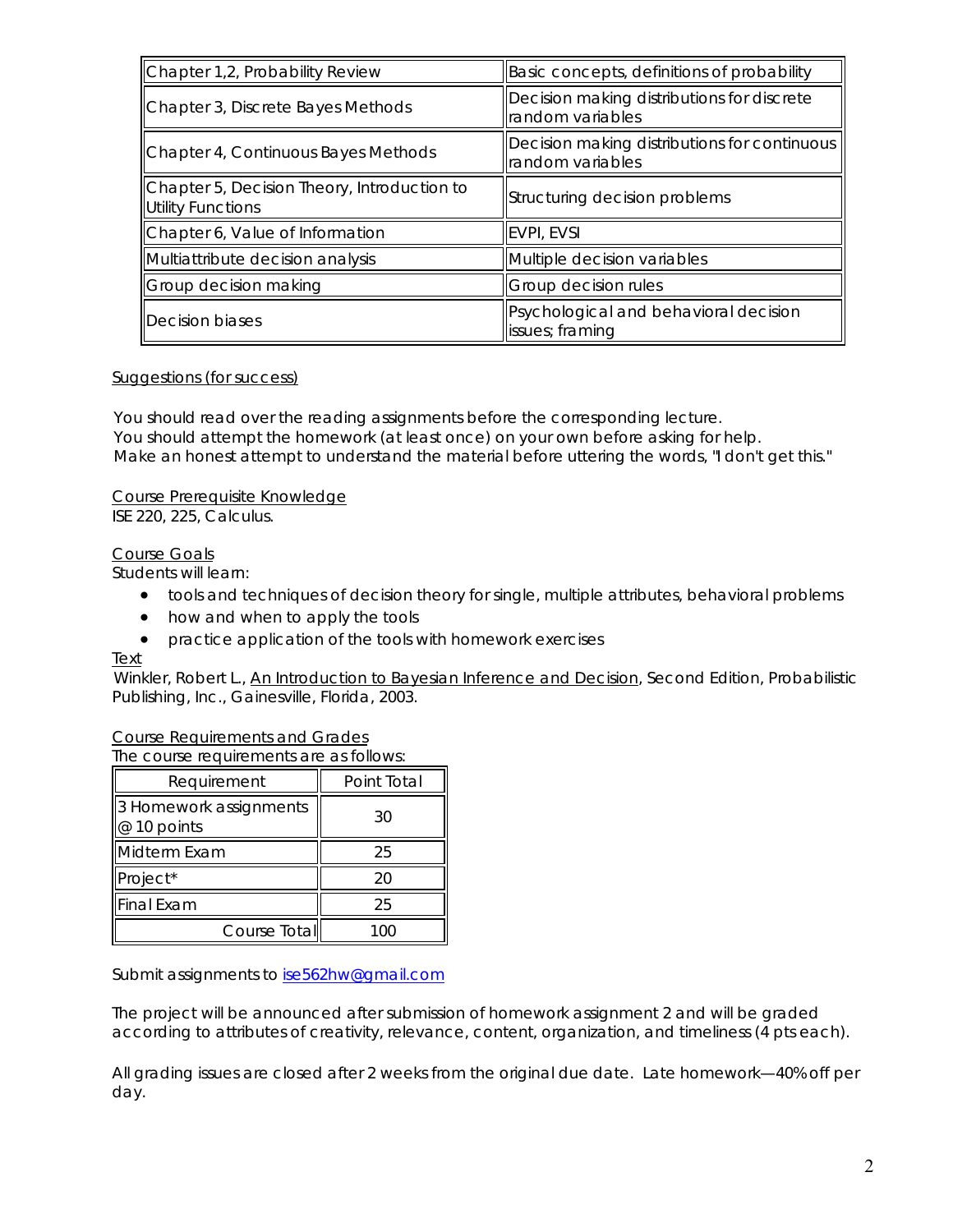#### Schedule Note: homework due on date shown.

| Date         | Topic                                                                        | Readings     | <b>Assignments/Notes</b> |
|--------------|------------------------------------------------------------------------------|--------------|--------------------------|
| Wed. Aug 25  | Introduction, Review                                                         | Chapter 1, 2 |                          |
| Wed. Sep 1   | Discrete Bayes Methods                                                       | Chapter 3    |                          |
| Wed. Sept 8  | <b>Continuous Bayes Methods</b>                                              | $4.1 - 4.9$  |                          |
| Wed. Sept 15 | Decision making criteria and Utility                                         | $5.1 - 5.8$  |                          |
| Wed. Sep 22  | Utility concepts                                                             | $5.9 - 5.10$ | HW1 due                  |
| Wed. Sep 29  | The Decision Problem, Midterm review                                         | $5.9 - 5.10$ |                          |
| Wed. Oct 6   | Midterm                                                                      |              |                          |
| Wed. Oct 13  | Value of Perfect Information                                                 | $6.1 - 6.2$  |                          |
| Wed. Oct 20  | Value of Sample Information                                                  | 6.3          |                          |
| Wed. Oct 27  | Multiattribute Decision Models                                               | <b>Notes</b> | HW <sub>2</sub> due      |
| Wed. Nov. 3  | Multiattribute Decision Analysis; project<br>requirements                    | <b>Notes</b> |                          |
| Wed. Nov 10  | Group Decision Making within stakeholder<br>groups; measuring agreement      | <b>Notes</b> |                          |
| Wed. Nov 17  | <b>Group Decision Making across</b><br>stakeholder groups; Decision biases 1 | <b>Notes</b> | HW <sub>3</sub>          |
| Wed. Dec 1   | Last Class; Decision Biases 2; Improving<br>decision making                  |              | Projects due             |
| Wed. Dec 8   | Final Exam 7-9pm                                                             |              |                          |

# Statement for Students with Disabilities

Any student requesting academic accommodations based on a disability is required to register with Disability Services and Programs (DSP) each semester. A letter of verification for approved accommodations is from DSP. Please be sure I receive the letter as early in the semester as possible. DSP is located in STU 301 and is open 8:30 a.m.–5:00 p.m., Monday through Friday. Website and contact information for DSP:

http://sait.usc.edu/academicsupport/centerprograms/dsp/home\_index.html, (213) 740-0776 (Phone), (213) 740-6948 (TDD only), (213) 740-8216 (FAX) ability@usc.edu.

## Statement on Academic Conduct and Support Systems

Academic Conduct:

Plagiarism – presenting someone else's ideas as your own, either verbatim or recast in your own words – is a serious academic offense with serious consequences. Please familiarize yourself with the discussion of plagiarism in SCampus in Part B, Section 11, "Behavior Violating University Standards" policy.usc.edu/scampus-part-b. Other forms of academic dishonesty are equally unacceptable. See additional information in SCampus and university policies on scientific misconduct, policy.usc.edu/scientific-misconduct.

Support Systems:

Student Health Counseling Services - (213) 740-7711 – 24/7 on call

engemannshc.usc.edu/counseling

Free and confidential mental health treatment for students, including short-term psychotherapy, group counseling, stress fitness workshops, and crisis intervention.

National Suicide Prevention Lifeline - 1 (800) 273-8255 – 24/7 on call suicidepreventionlifeline.org